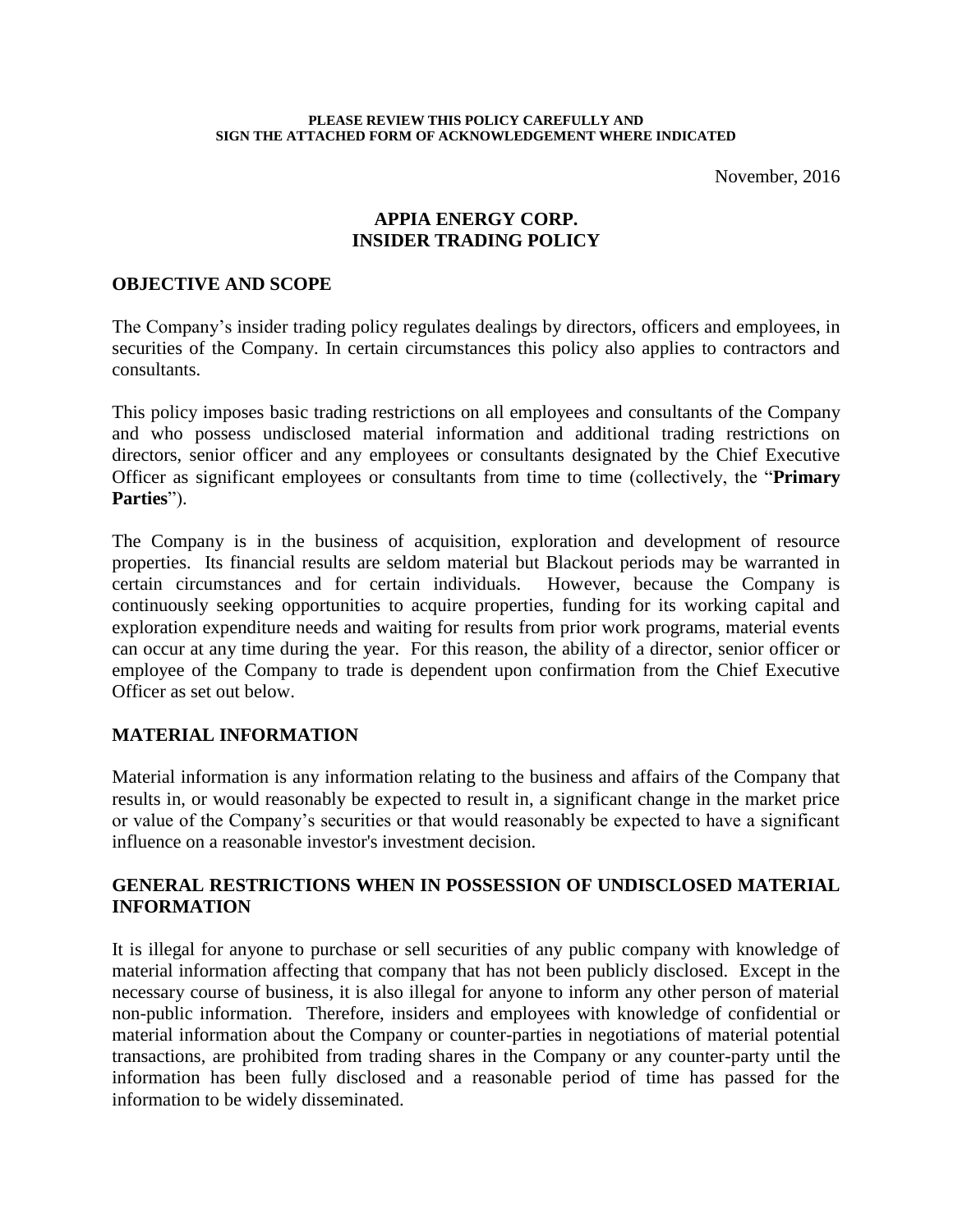# **BLACKOUT PERIODS**

Trading blackout periods will apply, as determined by the Disclosure Committee, to those Primary Parties with access to material undisclosed information during periods when financial statements are being prepared but results have not yet been publicly disclosed.

Blackout periods may be prescribed from time to time by the Disclosure Committee as a result of special circumstances relating to the Company pursuant to which directors, officers and any employees and consultants who are so designated by the Chief Executive Officer of the Company (collectively "**Insiders**" for the purposes of this Insider Trading Policy) would be precluded from trading in securities of the Company. All parties with knowledge of such special circumstances should be covered by the blackout. Such parties may include external advisors such as legal counsel, investment bankers and counter-parties in negotiations of material potential transactions.

A Blackout period will commence from the earlier of the date established by the Disclosure Committee or the Chief Executive Officer or the date the undisclosed material information was acquired and expire at the close of the market on the first full day of trading following the time at which the material information was disseminated by way of a news release.

*For example: If a material announcement was made on April 1, 2013 at 8:00 a.m., Insiders would be permitted to trade, barring any additional pending material information or trading restrictions, starting April 2<sup>nd</sup> at market open. However, if the announcement was made at 12:30 p.m., Insiders would be required to wait until April 3 rd at market open*.

If a transaction presumed to be material and the subject of a Blackout period does not proceed, then the Blackout period will be lifted.

The Disclosure Committee shall notify all parties subject to this Insider Trading Policy of any specific Blackout periods. The Disclosure Committee may establish, from time to time, predetermined Blackout periods and other provisions for Blackout periods not inconsistent with this policy.

# **REQUIREMENTS BEFORE TRADING**

In accordance with good corporate governance policies and the provisions of this Insider Trading Policy, the Chief Executive Officer shall keep the Directors of the Company informed of any material developments in the affairs of the Company on an ongoing basis.

Before trading, or giving instructions for trading in the Company's securities, a director, senior officer, employee or anyone else subject to this policy must:

- notify the Chief Executive Officer of his intention to trade;
- confirm that he does not hold any undisclosed material information;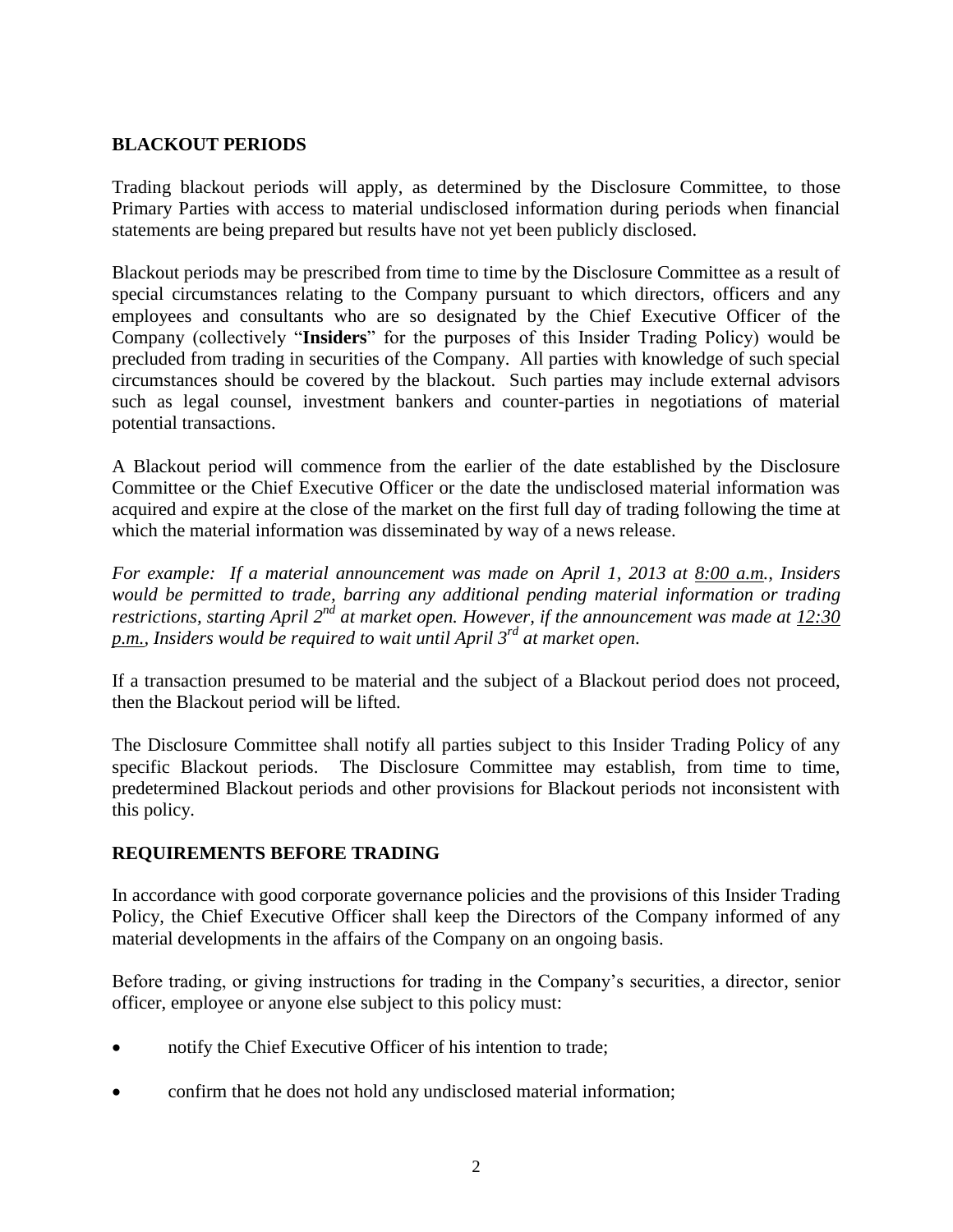- have been advised by the Chief Executive Officer that there is no reason to preclude him from trading in the Company's securities as notified; and
- have complied with any conditions on trading imposed by the Chief Executive Officer (including, for example, any time limits applicable to the clearance).

In the case of the Chief Executive Officer intending to trade in the Company's securities, he must notify and obtain clearance from one member of the Disclosure Committee before trading, or giving instructions for trading, and shall contemporaneously advise the Board of Directors that he intends to trade in the Company's securities.

# **BREACHES OF POLICY**

Strict compliance with this policy is a condition of employment.

# **ACKNOWLEDGEMENT**

All employees, directors, officers and those authorized to speak on behalf of the Company shall sign, date and return an Acknowledgement in the form annexed hereto as **Schedule "A"**.

# **Policy history**

| Established:      | February, 2012                                  |
|-------------------|-------------------------------------------------|
| Last review:      | November, 2016                                  |
| Review frequency: | As deemed appropriate by the Board of Directors |

S:\88\88757-APPIA\Corporate Governance\Nov 2016\Appia Insider Trading Policy.doc